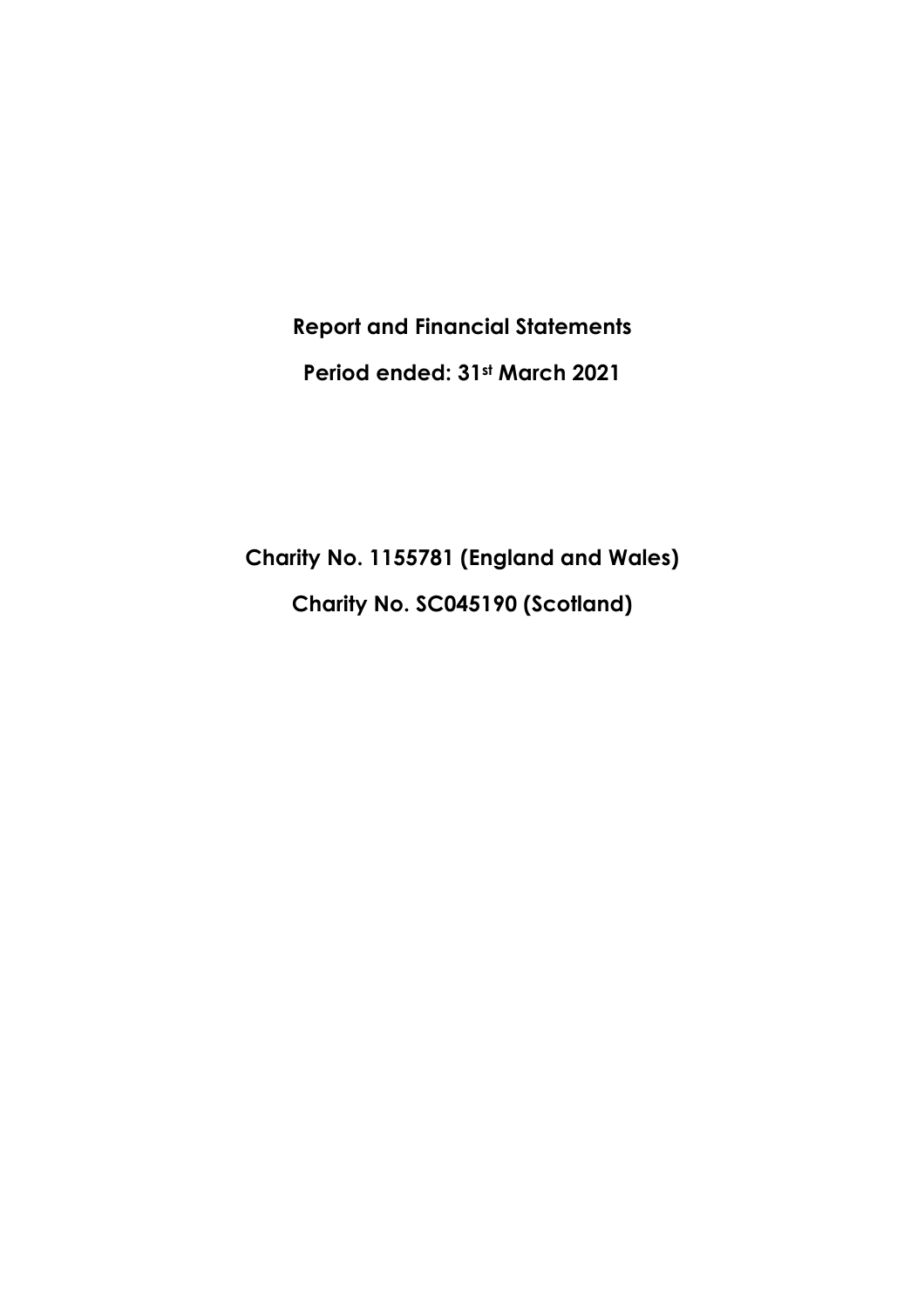# **Report and Financial Statements**

**Period ended: 31st March 2021**

|                                          | Page    |
|------------------------------------------|---------|
|                                          |         |
| Legal and administrative details         | 4       |
| <b>Report of the Trustees</b>            | 4       |
| <b>Examiner's report</b>                 | 11      |
| <b>Statement of financial activities</b> | $12 \,$ |
| <b>Balance sheet</b>                     | 13      |
| <b>Cash flow statement</b>               | 14      |
| Notes to the financial statements        | 15      |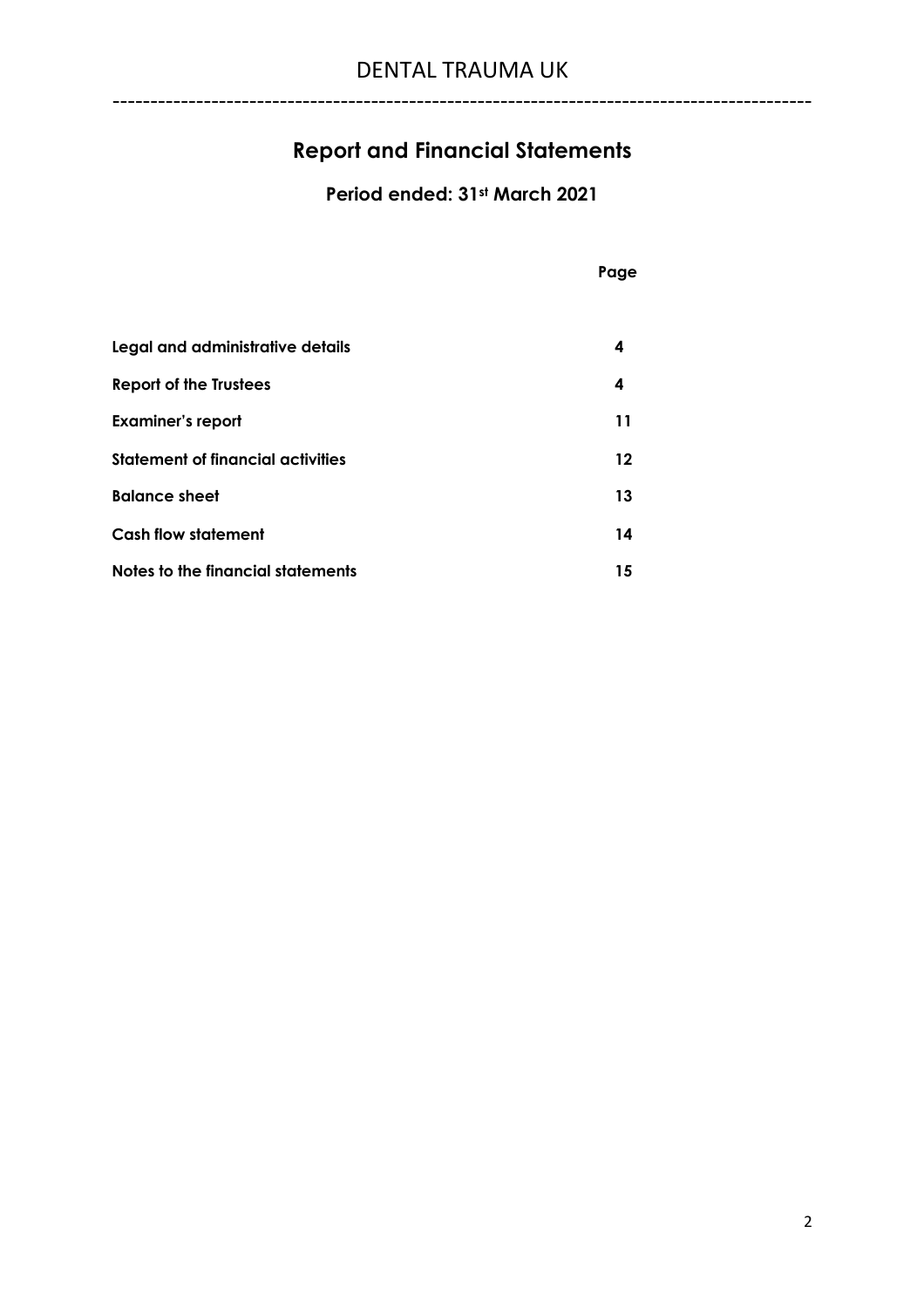| <b>Legal and Administrative Details</b>       |                                                                                                                        |                  |
|-----------------------------------------------|------------------------------------------------------------------------------------------------------------------------|------------------|
| <b>Full Name of the Charity:</b>              | Dental Trauma UK                                                                                                       |                  |
| Trustees:                                     |                                                                                                                        | <b>APPOINTED</b> |
| Ms Beth Burns                                 |                                                                                                                        |                  |
|                                               | Consultant in Restorative Dentistry, Glasgow Dental Hospital NHS Trust                                                 | Jun 2018         |
| Mr Ravi Chauhan                               |                                                                                                                        |                  |
|                                               | Consultant in Restorative Dentistry, John Radcliffe Hospital, Oxford                                                   | Feb 2019         |
| Ms Serpil Djemal, Chair                       |                                                                                                                        |                  |
|                                               | Consultant in Restorative Dentistry, King's College NHS Trust                                                          | Feb 2014         |
| Mr Roland Doven MBE                           |                                                                                                                        | Feb 2014         |
| <b>Voluntary Sector Management Consultant</b> |                                                                                                                        |                  |
| Ms Hilary Gay FCA, Treasurer                  |                                                                                                                        | Dec 2015         |
| <b>Chartered Accountant</b>                   |                                                                                                                        |                  |
| Ms Aliya Hasan                                |                                                                                                                        | Feb 2019         |
|                                               | Staff Grade in Oral Surgery, University Hospitals Birmingham, Birmingham                                               |                  |
| Mrs Annette Kelleher, Secretary to the Board  |                                                                                                                        | Feb 2014         |
|                                               | Former Dental Surgery Practice Manager, Bromley, Kent                                                                  |                  |
| Mr Chris Rolfe                                |                                                                                                                        | May 2014         |
|                                               | Associate Director of Communications, St George's University Hospitals NHS Foundation Trust                            |                  |
| <b>Professor Richard Welbury CBE</b>          |                                                                                                                        | Dec 2016         |
|                                               | Professor of Paediatric Dentistry, University of Central Lancashire                                                    |                  |
| <b>Founder and Chair:</b>                     | Ms Serpil Djemal                                                                                                       |                  |
| <b>Registered Office:</b>                     | C/O Department of Restorative Dentistry and Traumatology<br>King's College Hospital Dental Institute<br>London SE5 9RW |                  |
| Website:                                      | www.dentaltrauma.co.uk                                                                                                 |                  |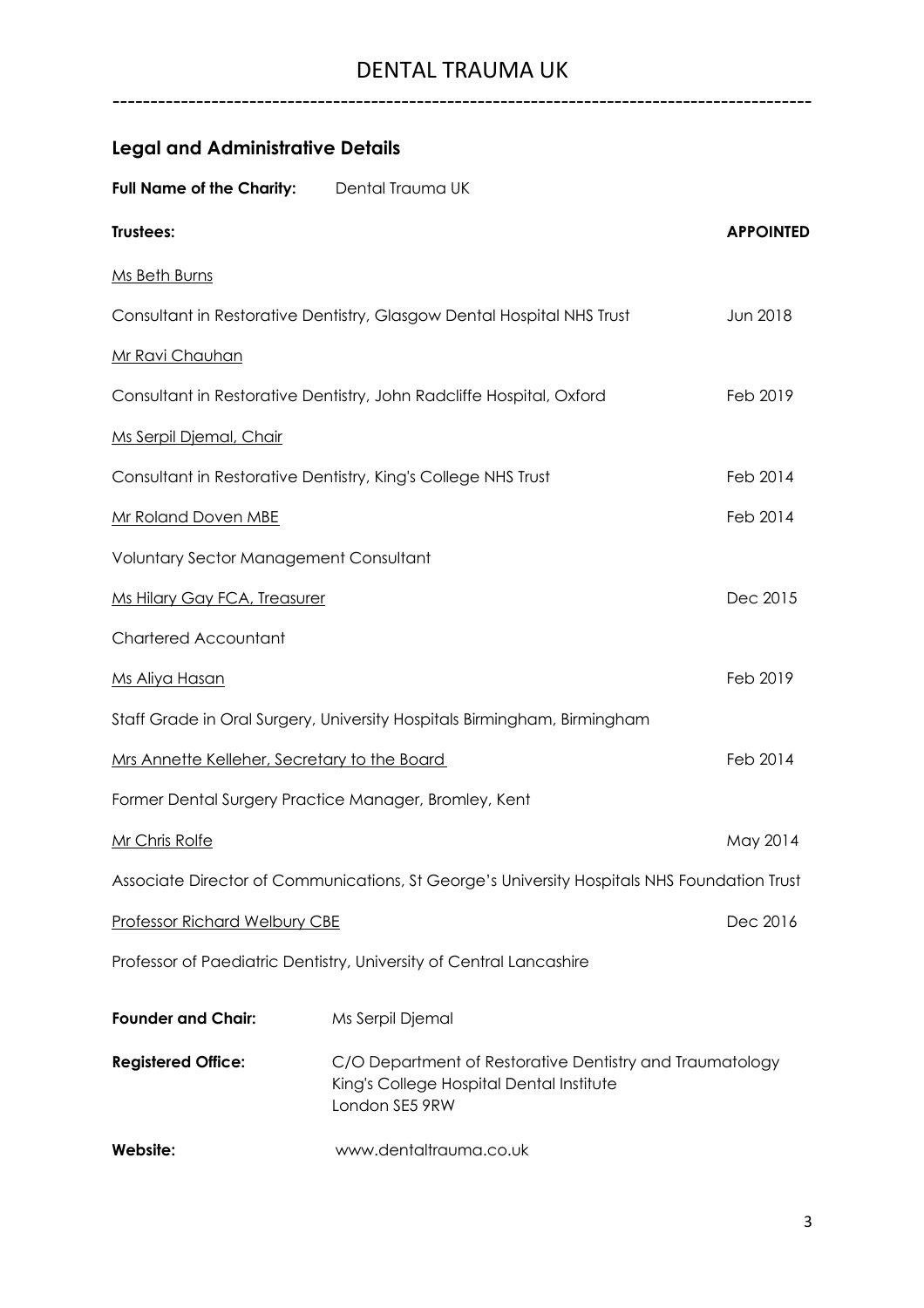# DENTAL TRAUMA UK

--------------------------------------------------------------------------------------------

| <b>Charity numbers:</b> | SC045190 (Scotland)<br>1155781 (England and Wales)                                                                 |
|-------------------------|--------------------------------------------------------------------------------------------------------------------|
| Independent examiner:   | Mrs Angela Marshall CPFA BA (Hons)                                                                                 |
| <b>Bankers:</b>         | <b>Barclays Bank PLC</b>                                                                                           |
| Solicitors:             | Mr Julian Blake, Stone King <b>Julian Blake   Stone King</b>                                                       |
| Day-to-Day contact:     | Mr Neil Smith                                                                                                      |
|                         | Department of Restorative Dentistry and Traumatology<br>King's College Hospital Dental Institute<br>London SE5 9RW |

# **Report of the Trustees for the period ended 31 March 2021**

The Trustees present their seventh report and financial statements of the charity for the period from 1st April 2020 to 31st March 2021.

# **The Chair's Introduction**

My 7<sup>th</sup> report on the activities of Dental Trauma UK (DTUK) needs to be read in the context of the pandemic which challenged the way we work and has delayed the implementation of some of our activities, as it did for many other charities.

During this period, the Board spent some time considering how best to support the membership and the decision was made to waive the fee for one year due to the financial impact Covid 19 has had, particularly on non-salaried dentists. Whilst a £30 saving is not a large amount of money, the gesture was more important to demonstrate that we were sympathetic to the position a lot of members found themselves in. Along with many other people, I learned what furlough was and the impact the pandemic was having on everyone.

Although Covid-19 impacted on how we are all able to interact with each other, a subscription to Zoom meant that the Board was able to continue to meet. The platform worked very well although is not a wholly adequate replacement for direct contact and, in the future, the Board is likely still to meet in person from time-to-time.

Unfortunately, we had to postpone, and then eventually cancel, the May 2020 annual conference, our key event of the year. However, we were able to continue the provision of information both to the public and our members, in addition to on-line learning opportunities for members, via the website. We also provided information to members via social media. Given the uncertainty caused by the pandemic, the Board decided to replace the 2021 conference with a series of evening lectures. We saw the challenge as an opportunity to provide an exciting and informative substitute. Although they have now successfully taken place, they won't be reported on until next year as they began after 31st March 2021.

In collaboration with Peter Day (Professor of Paediatric Dentistry in Leeds and former Board member of DTUK) and the British Society of Paediatric Dentistry, DTUK produced some guidelines on the management of dental trauma during the pandemic. These were received well in the dental community with very positive tweets on social media.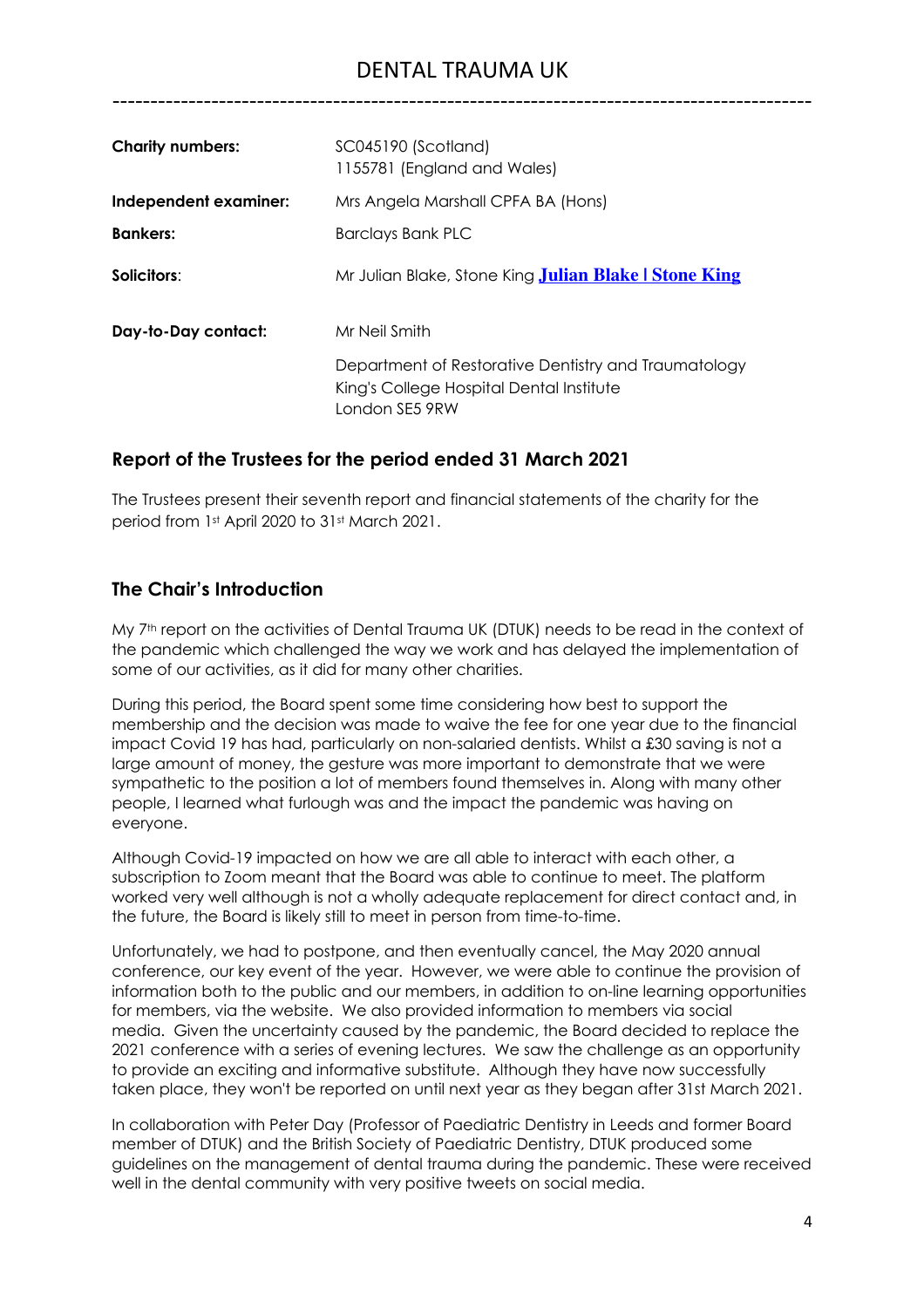2020 was a sad year for the trauma community worldwide with the news that Professor Jens Ove Andreasen passed away. He was fondly referred to as the Godfather of dental trauma and his legacy will live on through all those whom he inspired around him.

I would like to thank the external examiner for her professionalism and diligence as always, and my Board, Sarah Taylor and Neil Smith for their hard work, expertise, support and the time they have all dedicated to achieving the aims and objectives of DTUK.

Based upon the feedback received about the services provided, the Board considers that DTUK is definitely making a difference to the management of traumatic dental injuries through education. We look forward to enhancing the services provided in the coming year.

Serpil Djemal

# **Structure, governance and management**

Dental Trauma UK (DTUK) was registered as a charity on 13<sup>th</sup> February 2014 in England and Wales, number 1155781, and 28th October 2014 in Scotland, SC045190.

It is a Charitable Incorporated Organisation (CIO) in which the only voting members are its charity trustees and was constituted under a charitable deed dated 13 February 2014. A copy of the constitution is available to view on the website.

The Charity is based at King's College Hospital Dental Institute, Department of Restorative Dentistry and Traumatology in London.

Membership remains at £30 per year and is open to any member of the dental team who supports the aims and objectives of the Charity and actively engages with the educational resources made available for them by the charity.

We have 32 volunteer Country/Regional representatives drawn from within our membership and whilst their work has been curtailed due to the pandemic, we have agreed a reporting framework to capture their activities when back up and running.

Trustees are appointed by the board with regard to their skills, knowledge and experience to help realise the vision of the charity. They are appointed for three years and they may then put themselves forward for re-appointment for another term of office. This year the constitution was updated to allow more flexibility in appointing and retaining trustees in the future. This update was filed with the Charity Commissions in both England & Wales and Scotland.

New Trustees are provided with an induction pack that includes a copy of the constitution, minutes of past board meetings, the Good Practice Guidance for Trustees produced by The Charity Commission, copies of DTUK's Annual Reports and Accounts and the DTUK Policies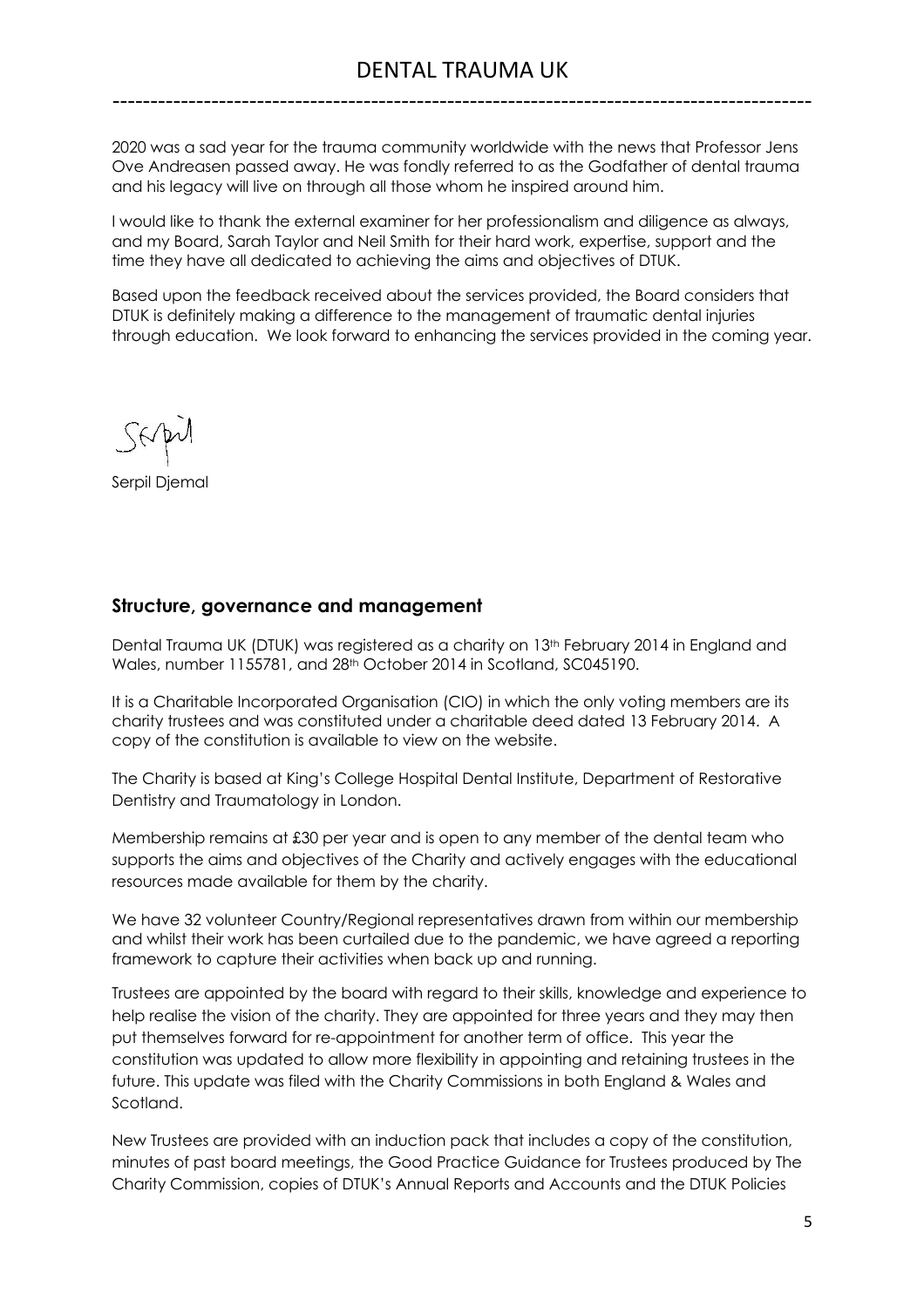and Procedures manual. Each Trustee is required to complete a Fit & Proper Person declaration for their role.

Trustees are required to disclose all relevant or potential conflicts of interest and register them at the start of each board meeting. The Board will then decide if there is a conflict of interest and if so, the Trustee will then withdraw from any related decisions.

Neil Smith works alongside Sarah Taylor to support the Board in running the day-to-day activities of the charity.

During the period covered by this report, the Board met on 4 occasions including the AGM, and held one meeting by correspondence.

#### **Risk management**

A risk register is on every agenda for the Board to review (time permitting) at every board meeting. The register has the following categories of risk:

- **Governance**
- Financial
- Operational Campaigns
- External links training
- Communications
- Compliance with law and regulation.

Within the above categories, the key risks facing the charity are identified and monitored regularly, mitigating actions are agreed with each owner and a timescale for actions set.

This year, a sub-committee was formed to review the Charity Governance Code and the group decided that a pragmatic approach be adopted to review the activities of DTUK against the broad categories and principles of the Code and assess where things were working well but also where things could be improved.

A notable event during the year was some fraudulent activity linked to our new debit cards. These were lost in transit to us and unfortunately used. This was dealt with efficiently by the bank and a full reimbursement made; the charity sustained no loss. The incident was reported to the Charity Commission.

This year the data protection policy was updated to include cyberattacks and a virtual office has been set up with Tresorit which appears to be working well and reduces our reliance on King's servers. Four licenses were purchased for the admin team, Treasurer and the Chair to have access. Links for file sharing can be used for Board members and the external reviewer.

# **Aims and objectives**

The objects of DTUK, as set out in the constitution, are to promote good health and the relief of trauma in relation to dental care and treatment, in particular but not exclusively by:

(i) Advancing professional and public education in dental care and treatment and the relief of dental trauma; and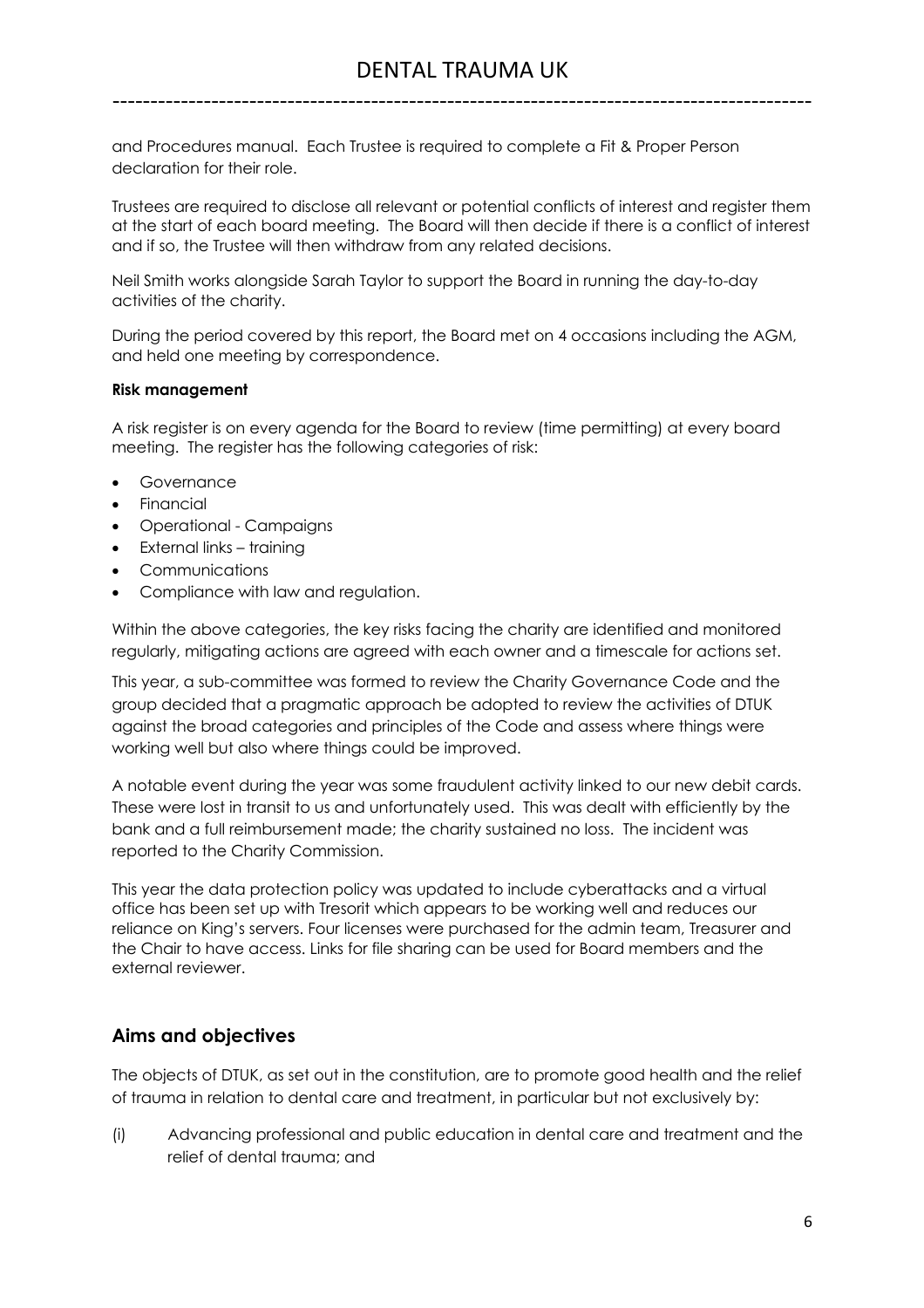(ii) Promotion of research in relation to dental care and treatment and the relief of dental trauma and to publish the useful results of such research.

DTUK aims to:

- (a) Educate those involved in dental care as well as the wider health care community in effective ways of treating dental trauma;
- (b) Educate the general public, including those who might commonly be involved in dental trauma, such as PE teachers, on the best way to manage such incidents;
- (c) Establish a database of dental trauma incidents throughout the UK that can be used for research and/or to campaign for the better treatment of dental trauma cases;
- (d) Carry out research and to publish the findings of research on the most effective ways to manage dental trauma; and
- (e) Collaborate with partners in the UK and, once established, partners in Europe and worldwide.

## **Review of the year - activities for the public benefit**

The Trustees have referred to The Charity Commission's general guidance on public benefit when reviewing DTUK's aims and objectives and in planning future activities. The Trustees consider that all the work undertaken by DTUK is either directly (e.g. via patient information on the website) or, indirectly (e.g. via work we undertake within the profession), of benefit to members of the public.

#### **Annual conference**

The annual conference in 2020 was postponed due to the pandemic and we carried forward bookings to May 2021, concentrating on providing support to members via the website and through social media. As the year progressed, and pandemic restrictions continued, it became clear that in planning for the 2021 conference it would be necessary to postpone again. This we decided to do during the year and to work on plans to put in place a series of evening lectures for members. The Chair has approached 8 potential speakers and plans to record the lecture for uploading to the online CPD library for those members who are unable to attend.

We will review the feedback from our members on the evening lectures when deciding on future meetings.

The Richard Welbury Case Report Prize went ahead and the quality of the reports were exceptionally high.

First prize was awarded to Dr Frances O'Leary who is a Specialty Registrar in Paediatric Dentistry at Glasgow Dental School. Her report detailed the management of a child with multiple dental injuries.

Second prize went to Dr Kajal Patel, a Core Dental Trainee in Restorative Dentistry at King's College Dental Institute who presented a case outlining the challenges posed by splinting teeth with pre-existing crowns and veneers.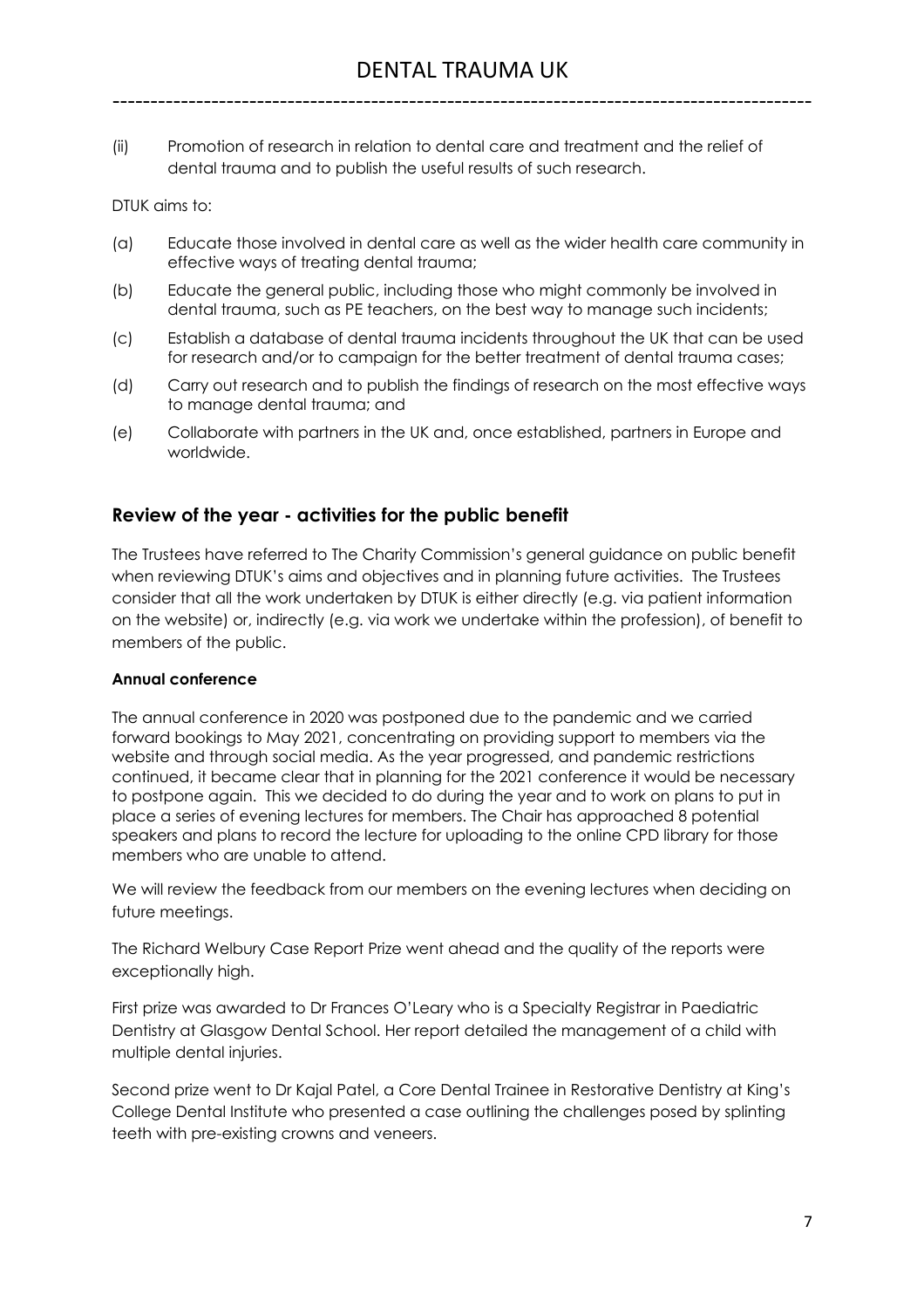The third prize was awarded to Dr Chris Wallace, a Core Dental Trainee in Paediatric Dentistry at Newcastle upon Tyne Dental Hospital who presented a case outlining the management of a complicated crown fracture using the Cvek pulpotomy.

# **Ongoing activities/ communications**

We recognise the importance of communication with our members and the public for the future of the charity and the development of an overarching communications strategy forms part of our current workstreams of activity. We have this year formalised and published our Social Media Policy.

Another key strand of communications is campaigns and *Pick it lick it stick it is our key focus* campaign. We have had preliminary discussions with an external PR consultant to advise on the approach. This work will be taken forward in the coming year.

# **Website and E-Learning**

We have had positive feedback on the website E-learning section and many members are taking advantage of the past conference lectures available.

The *Pick it lick it stick it* poster has been updated and uploaded onto the website for any members of the dental team and the public to download and use free of charge.

The research tab has been changed to read *Guidelines* to enable us to publish the updated trauma management guidelines released by the International Association of Dental Traumatology in July 2020. Our members were made aware of the updated guidelines and were sent the publications via email as well as making them available to download from the website.

In collaboration with Peter Day (Professor of Paediatric Dentistry in Leeds and former Board member of DTUK) and the British Society of Paediatric Dentistry, we produced some guidelines on the management of dental trauma during the pandemic. We were able to produce these quickly and they were posted on the BSPD and DTUK websites for all members of the dental team to access. These were received well in the dental community with very positive tweets on social media.

# **Membership**

Due to the pandemic lockdown and the cessation of all routine dental activity in primary care, the decision was made to renew all members subscription with DTUK for the year free of charge. This good will gesture was well received by our members with many emails being sent to the Chair thanking her and the Board.

# **Financial review**

The Charity's financial health is reliant upon income from membership subscriptions, conference fees and donations.

A decision was taken this year to waive the membership fee in light of the financial impact the pandemic was having on our members. Following the steady growth in membership and successful conferences in previous years, it was possible to do this.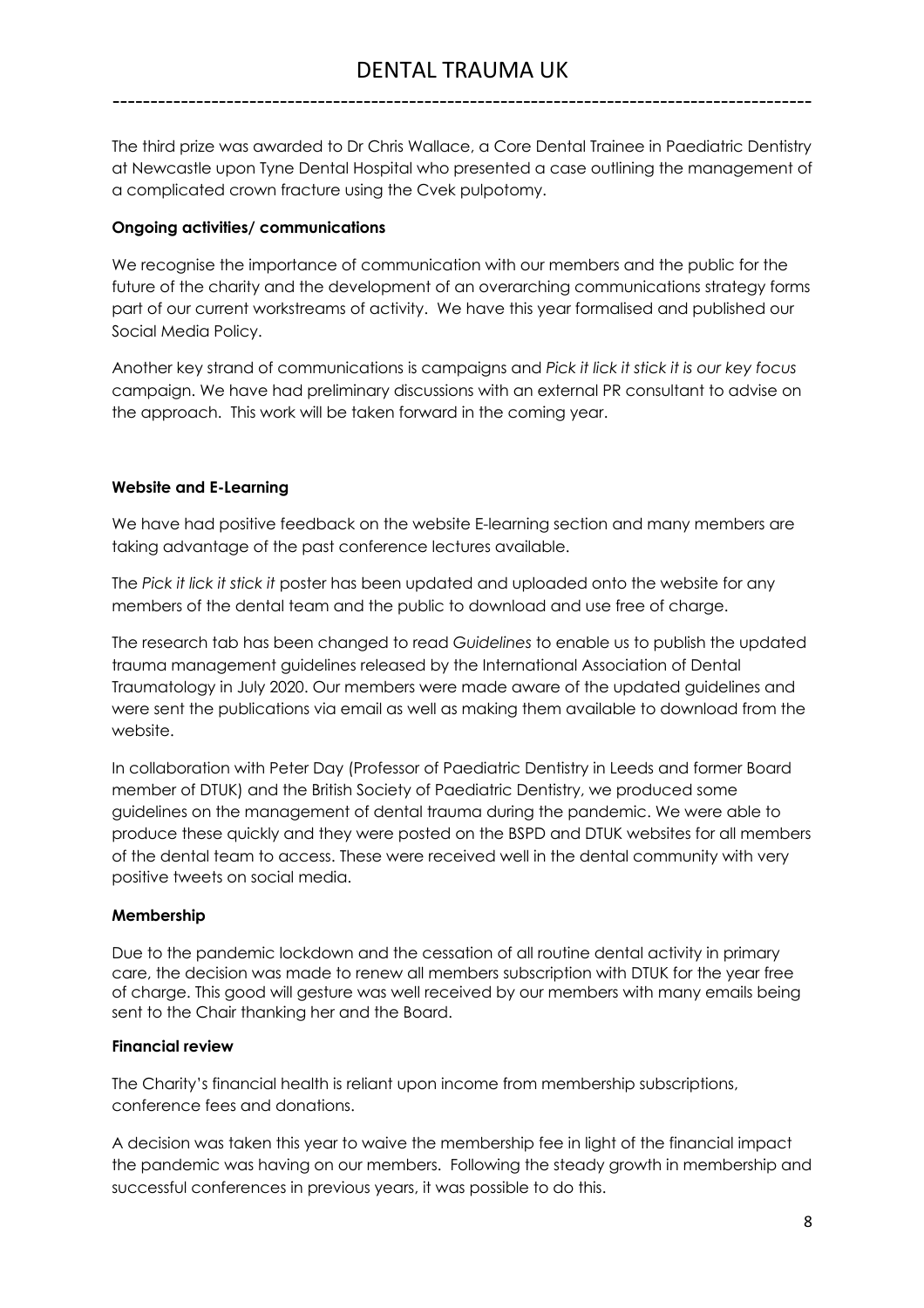# DENTAL TRAUMA UK

--------------------------------------------------------------------------------------------

Unfortunately, as the conferences in May 2020 and for May 2021 had to be postponed due to the pandemic, it was agreed to refund conference prepayments. The accounts show the refunds that were paid out this year and deferred income of £8,000 that will be dealt with in 2021/22.

We were thrilled to be informed that following a Scottish Dental Study Club meeting, 2 of the speakers requested that their speakers' fee should be donated to a charity and they chose DTUK to receive £200. Thank you to Drs Imran Shafi and Aman Ulhaq.

The charity remains in a financially healthy position and we ended the year with a comfortable cash balance. The Charitable activities produced net income of £1,417 over the year and at the end of the financial year, the total of Charity funds was £56,241 with no restricted funds.

The membership subscriptions that were received during the period relate to the year April 2020 to March 2021. For those members who joined for the first time during the last quarter of the year, membership is extended from the date of joining until the year-end and income apportioned accordingly.

#### **Reserves policy**

The Trustees currently aim to maintain free reserves in unrestricted funds at a minimum level of £10,000.

While the Board will not normally begin a piece of work without a firm expectation that sufficient funding is available to meet all costs, this modest level of reserves and the cash balance that we retain allows some flexibility. It provides the ability to underwrite an initiative and in future budgets we will be setting aside funds to progress priority projects.

The balance held as unrestricted funds as at 31st March 2021 was £56,241 all of which is regarded as free reserves.

# **Plans for the future**

Looking ahead, our strategy will be to focus on three main areas/workstreams, which the Board have prioritised:

- 1. The *Pick it lick it stick it* Campaign
- 2. Developing learning resources with outside partners e.g. first aid courses
- 3. Expanding and developing online resources

In the next 12 months, the Trustees anticipate they will:

- Be taking the *Pick it lick it stick it* campaign forward
- Resume the activities of the regional/country representatives affected by the pandemic
- Develop more on-line educational resources for our members and to educate the public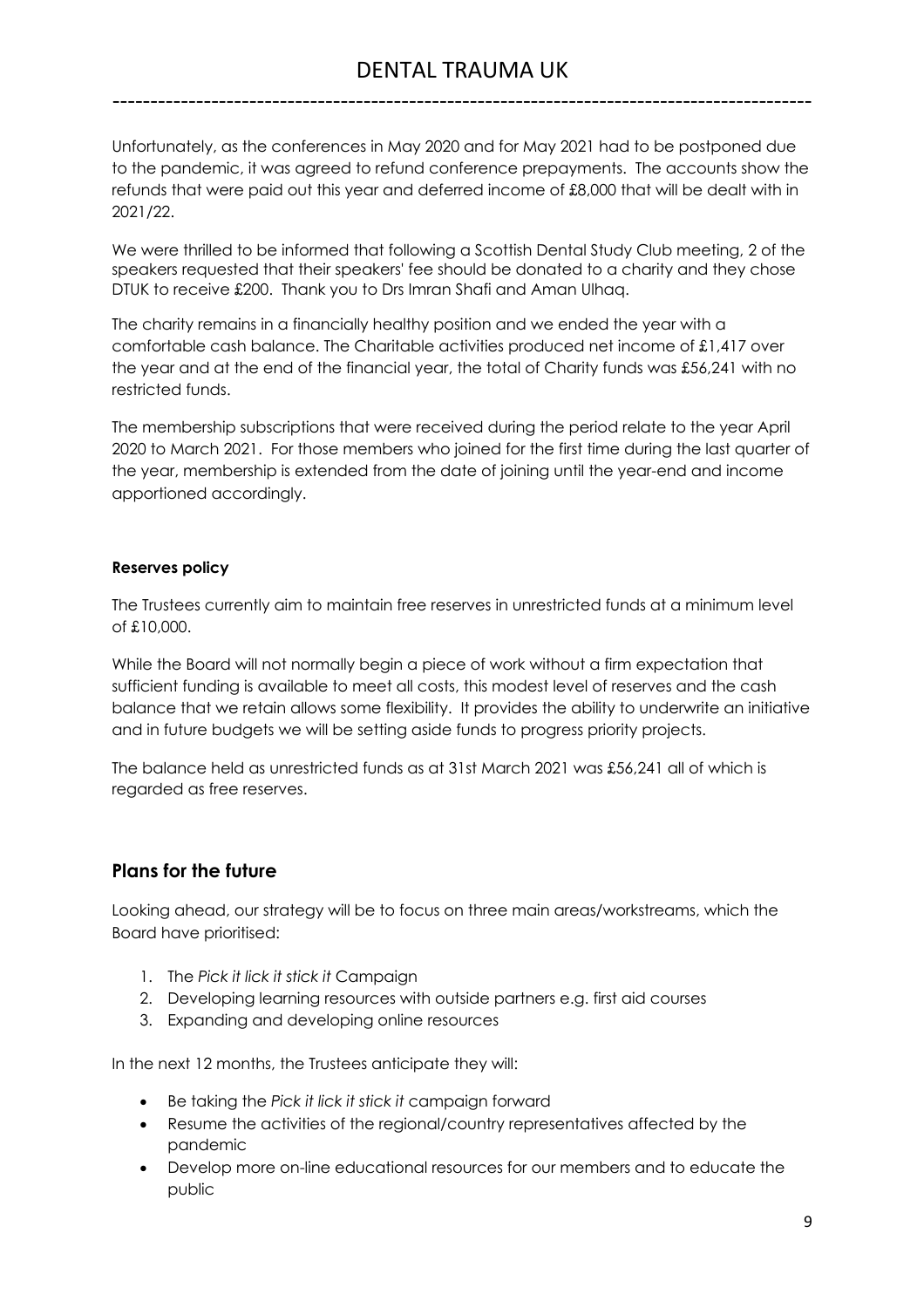# **Trustees' responsibilities in relation to the financial statements**

The Trustees are responsible for preparing the Annual Report and Financial Statements in accordance with applicable law and United Kingdom Accounting Standards (United Kingdom Generally Accepted Accounting Practice).

The law applicable to charities in England and Wales and Scotland requires charity trustees to prepare financial statements for each year, which give a true and fair view of the state of affairs of the charity and of the incoming resources and application of resources, of the charity for that period.

In preparing the financial statements, the Trustees are required to:

- Select suitable accounting policies and then apply them consistently
- Observe the methods and principles in the applicable Charities SORP
- Make judgements and estimates that are reasonable and prudent

• State whether applicable accounting standards have been followed, subject to any material departures that must be disclosed and explained in the financial statements and

• Prepare the financial statements on the going concern basis unless it is inappropriate to presume that the charity will continue in business.

Trustees are responsible for keeping proper accounting records that can disclose with reasonable accuracy at any time the financial position of the charity and enable them to ensure that the financial statements comply with the Charities Act 2011, the applicable Charities (Accounts and Reports) Regulations, the Charities and Trustee Investment (Scotland) Act 2005 and subsequent Orders and the provisions of the Trust deed.

They are also responsible for safeguarding the assets of the charity and taking reasonable steps for the prevention and detection of fraud and other irregularities.

The Trustees of DTUK approved the accounts and report on 26<sup>th</sup> November 2021 and were Signed on their behalf by:

Sapil Deprival

**Ms Serpil Djemal** Chair of the Trustees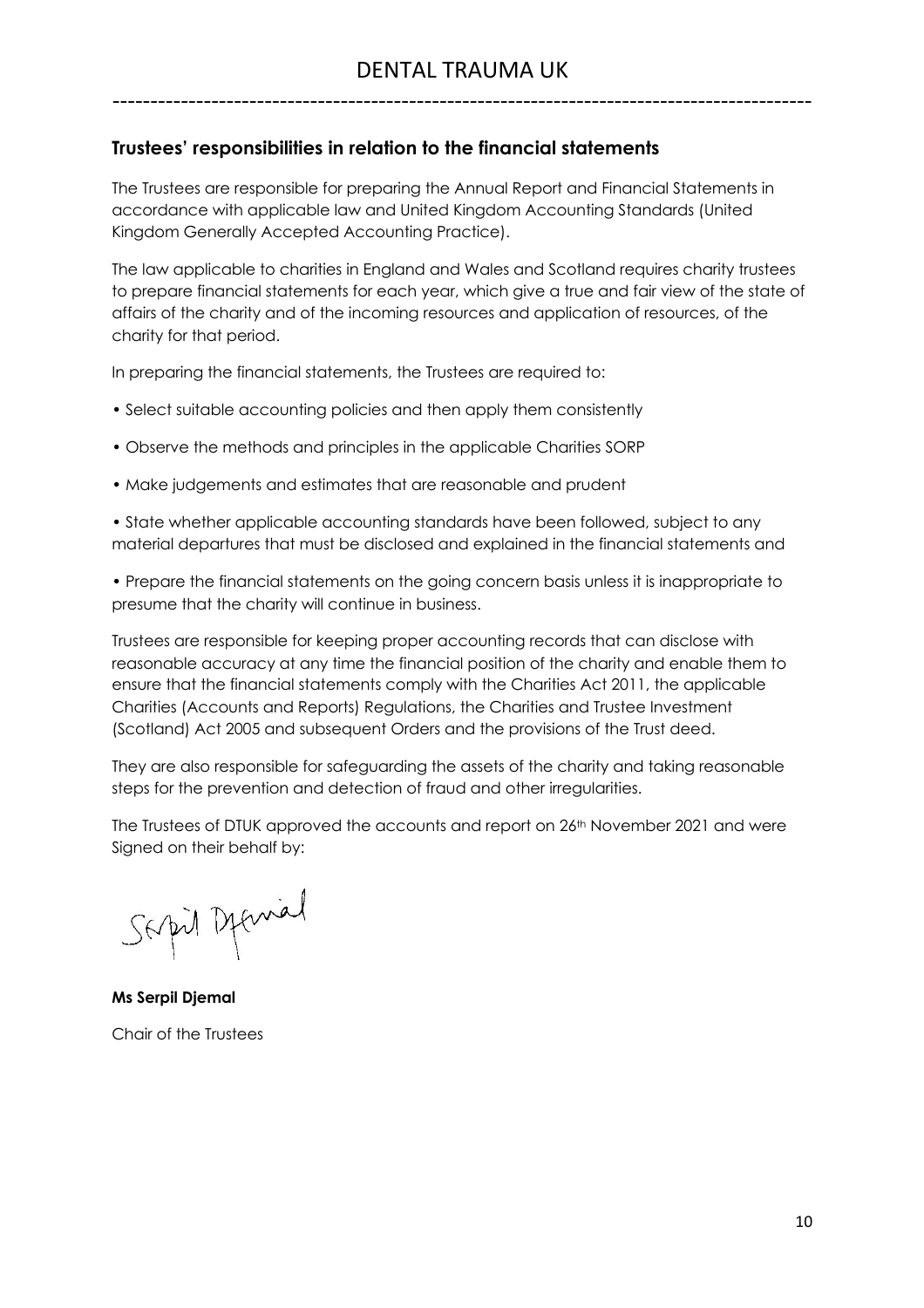#### Independent Examiner's Report to the Trustees of Dental Trauma UK.

I report to the Trustees on my examination of the accounts of the charity, Dental Trauma UK, for the year ended 31st March 2021.

#### Respective responsibilities of the Trustees and Independent Examiner

As the Trustees of the charity you are responsible for the preparation of the accounts in accordance with the requirements of the Charities and Trustee Investment (Scotland) Act 2005 (the '2005 Act'), the Charities Accounts (Scotland) Regulations 2006 (as amended) and the Charities Act 2011 ("the 2011 Act"). You are satisfied that your charity is not required by charity law to be audited and have chosen to have an independent examination.

I report in respect of my examination of DTUK's accounts, as carried out under section 44 (1)(c) of the 2005 Charities and Trustee Investment (Scotland) Act and section 145 of the Charities Act 2011. In carrying out my examination I have followed the requirements of Regulation 11 of the Charities Accounts (Scotland) Regulations 2006 (as amended) and the applicable Directions given by the Charity Commission under section 145(5)(b) of the 2011 Act.

#### **Basis of Independent Examiner's Statement**

Since DTUK has prepared its accounts on an accruals basis and is also registered in Scotland the examiner must be a member of a body listed in Regulation 11(2) of the Charities Accounts (Scotland) Regulations 2006 (as amended). I can confirm that I am qualified to undertake the examination because I am a registered member of the Chartered Institute of Public Finance and Accountancy which is one of the listed bodies.

An examination includes a review of the accounting records kept by the charity and a comparison of the accounts presented with those records. It also includes consideration of any unusual items or disclosures in the accounts and seeks explanations from the Trustees concerning any such matters. The procedures undertaken do not provide all the evidence that would be required in an audit and consequently I do not express an audit opinion on the view given by the accounts.

#### **Independent Examiner's Statement**

I have completed my examination. I confirm that no matters have come to my attention giving me cause to believe that in any material respect:

- the accounting records were not kept in respect of DTUK as required by section 44(1)(a) of the 2005 Act ٠ and Regulation 4 of the Charities Accounts (Scotland) Regulations 2006 (as amended) and section 130 of the 2011 Act; or
- the accounts do not accord with those records; or
- the accounts do not comply with the accounting requirements of Regulation 8 of the Charities Accounts (Scotland) Regulations 2006 (as amended) and do not comply with the applicable requirements concerning the form and content of accounts set out in the Charities (Accounts and Reports) Regulations 2008 other than any requirement that the accounts give a "true and fair" view which is not a matter considered as part of an independent examination.

I have no concerns and have come across no other matters in connection with the examination to which attention should be drawn in this report in order to enable a proper understanding of the accounts to be reached. ×

a. Marshall

Angela Marshall CPFA, BA (Hons) **Cleave Prior Chipstead Surrey** 

Date:  $|7|1|21$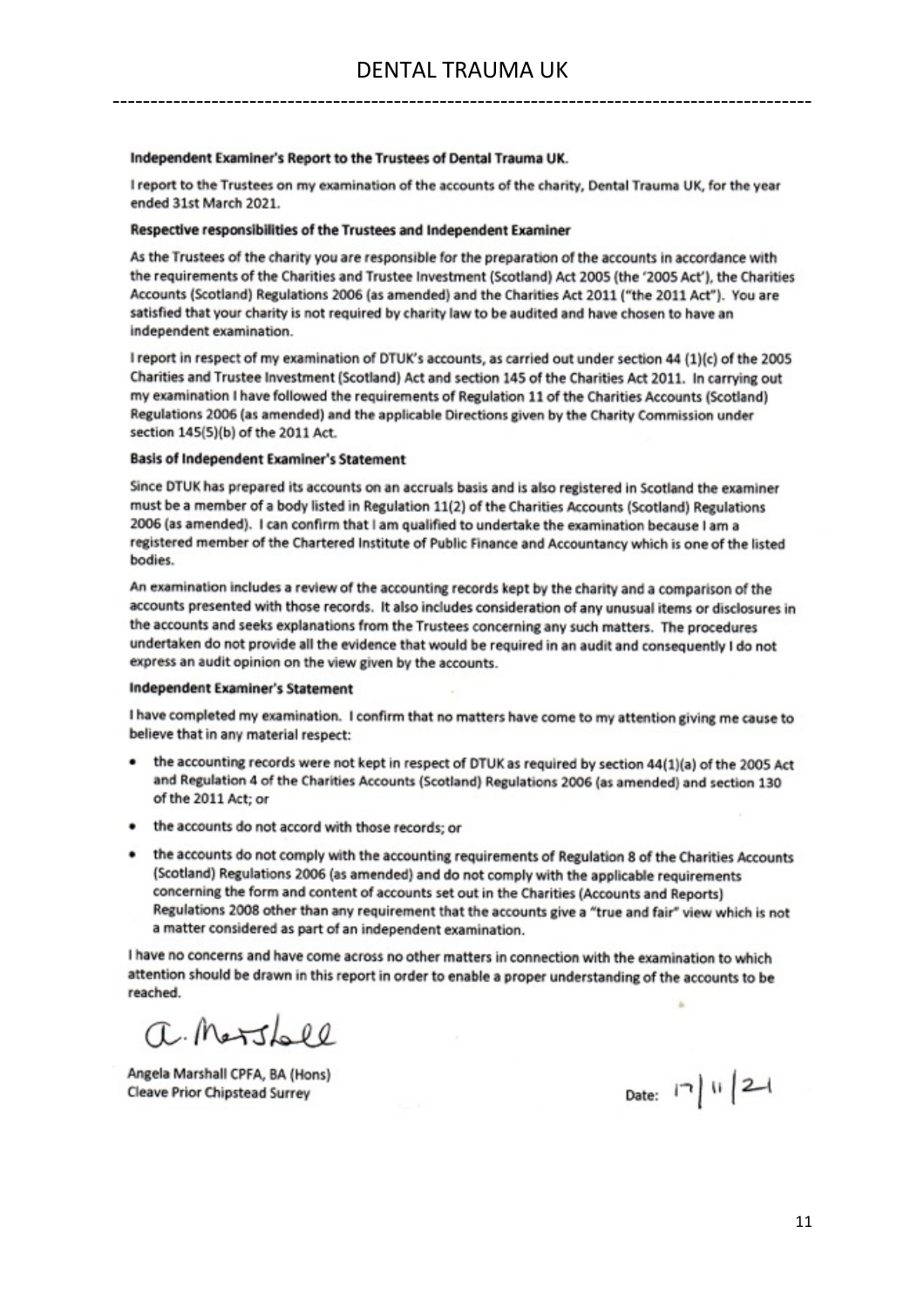#### **DENTAL TRAUMA UK**

--------------------------------------------------------------------------------------------

## **Statement of Financial Activities**

# **for the period ending 31st March 2021**

|                                             | note           | 2021<br><b>Total</b><br><b>Funds</b> | 2020<br><b>Total</b><br><b>Funds</b> |
|---------------------------------------------|----------------|--------------------------------------|--------------------------------------|
|                                             |                | £                                    | £                                    |
| Donations and Legacies                      | 3              |                                      |                                      |
| Donations                                   |                | 2,035                                | 2,263                                |
| <b>Membership Subscriptions</b>             |                | 4,802                                | 11,902                               |
| <b>Other Trading Activities</b>             |                |                                      |                                      |
| Conferences                                 | $\overline{4}$ | 0                                    | 18,070                               |
| <b>Total Income and Endowments</b>          |                | 6,837                                | 32,235                               |
| <b>Expenditure on Raising Funds</b>         |                |                                      |                                      |
| Conferences and Membership                  | 4              | 2,625                                | 15,276                               |
| Bank charges                                | 5              | 274                                  | 532                                  |
| Depreciation                                | 6              | $\Omega$                             | 0                                    |
| <b>Governance Costs</b>                     | 7              | 2,520                                | 5,077                                |
| <b>Expenditure on Charitable Activities</b> |                | 5,419                                | 20,885                               |
|                                             |                |                                      |                                      |
| <b>Net Income and Net Movement in Funds</b> |                | 1,417                                | 11,350                               |
| <b>Funds from Previous Years</b>            |                | 54,824                               | 43,474                               |
| Funds at 31 March 2021                      |                | 56,241                               | 54,824                               |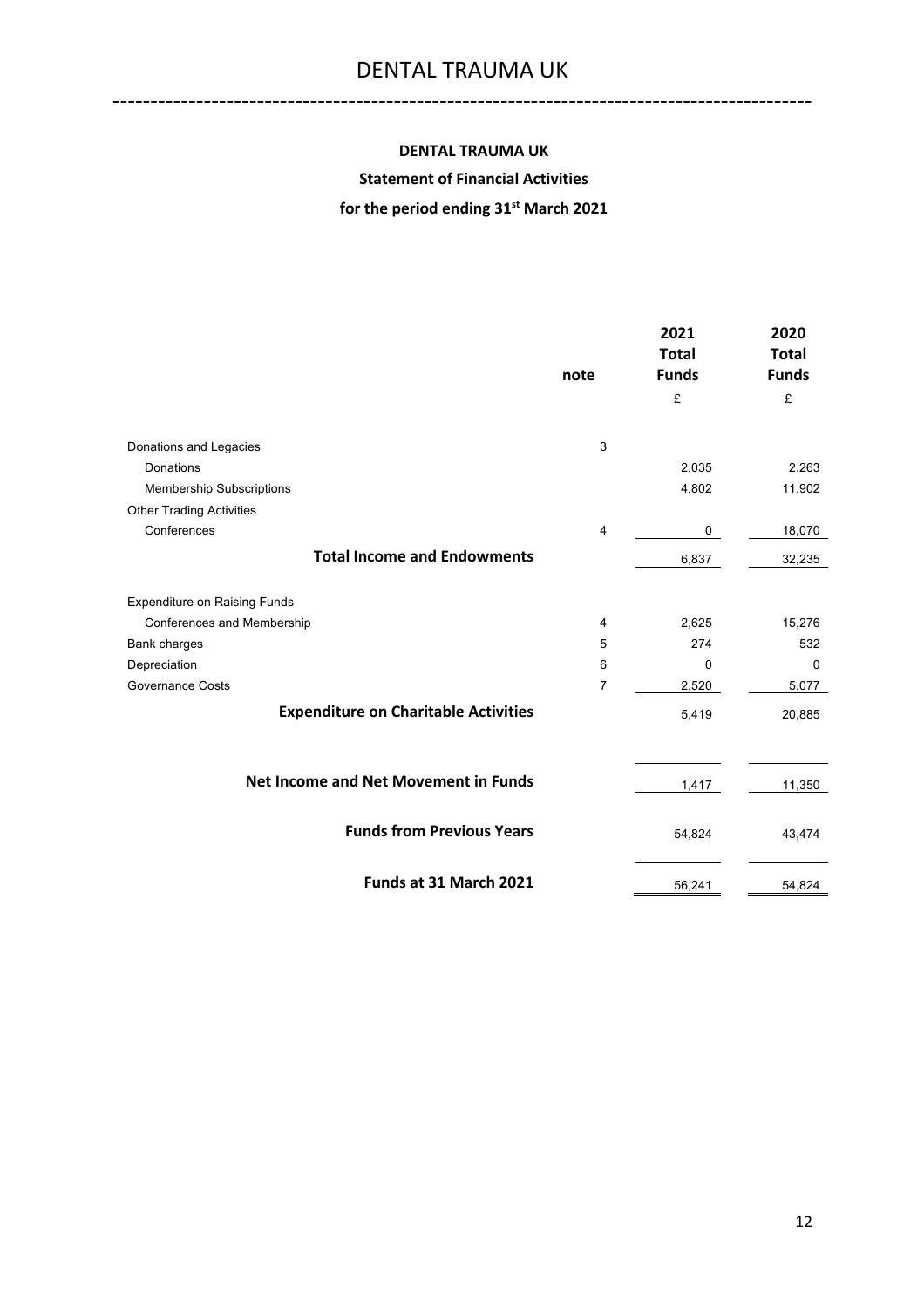## **DENTAL TRAUMA UK Balance Sheet as at 31st March 2021**

--------------------------------------------------------------------------------------------

|                             |      | 2021   |             |        | 2020        |
|-----------------------------|------|--------|-------------|--------|-------------|
|                             | note | £      | £           | £      | £           |
| <b>Fixed Assets</b>         | 6    |        | $\mathbf 0$ |        | $\mathbf 0$ |
| <b>Current Assets:</b>      |      |        |             |        |             |
| Prepayments                 | 8    | 2,214  |             | 1,198  |             |
| Cash at bank                |      | 63,810 |             | 59,811 |             |
| <b>Total Current Assets</b> |      | 66,024 |             | 61,009 |             |
| <b>Current Liabilities</b>  | 9    |        |             |        |             |
| Accruals                    |      | 1,783  |             | 6,185  |             |
| Deferred Income             |      | 8,000  |             | 0      |             |
|                             |      | 9,783  |             | 6,185  |             |
| <b>Net Current Assets</b>   |      |        | 56,241      |        | 54,824      |
| <b>Net Assets</b>           |      |        | 56,241      |        | 54,824      |
|                             |      |        |             |        |             |
| The Funds of the Charity    | 10   |        |             |        |             |
| Unrestricted income         |      |        | 56,241      |        | 54,824      |
| <b>Total Charity Funds</b>  |      |        | 56,241      |        | 54,824      |

The Cash Flow Statement and notes on pages 14 to 18 form part of these accounts.

Approved by the trustees on 23 November 2021 and signed on their behalf by:

 $\frac{1}{2}$ ari

Hilary Gay Treasurer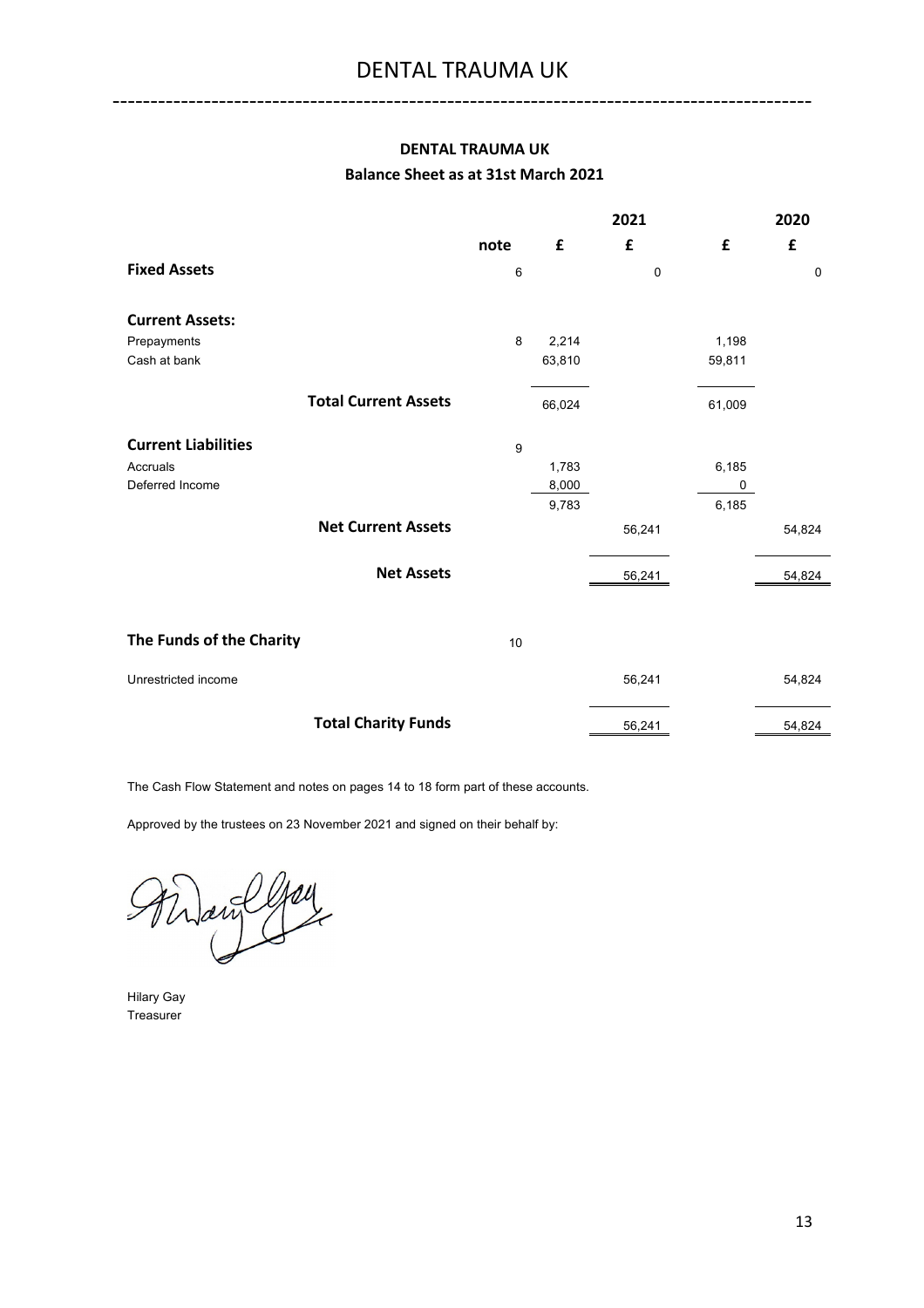# **DENTAL TRAUMA UK Cash Flow Statement for the period ending 31st March 2021**

|                                                                   |      | 2021         | 2020         |
|-------------------------------------------------------------------|------|--------------|--------------|
|                                                                   |      | <b>Total</b> | <b>Total</b> |
|                                                                   | note | <b>Funds</b> | <b>Funds</b> |
| <b>Cash flow from Operating Activities</b>                        |      | £            | £            |
| <b>Net Cash provided by Operating Activities</b>                  |      | 3,999        | 1,745        |
| Net Cash used in investing activities                             |      |              |              |
| Purchase of property plant and equipment                          |      | 0            | 0            |
|                                                                   |      |              |              |
| <b>Change in Cash and Cash equivalents in</b>                     |      |              |              |
| the reporting period                                              |      | 3,999        | 1,745        |
| Cash and Cash equivalents at the start of the<br>reporting period |      | 59,811       | 58,065       |
| Cash and Cash equivalents at the end                              |      |              |              |
| of the reporting period                                           | 11   | 63,810       | 59,811       |

# **Reconciliation of Cash Flows from Operating Activities for the period ending 31st March 2021**

|                                                  | note | 2021<br><b>Total</b><br><b>Funds</b><br>£ | 2020<br><b>Total</b><br><b>Funds</b><br>£ |
|--------------------------------------------------|------|-------------------------------------------|-------------------------------------------|
| Net Income for the period per SOFA               |      | 1417                                      | 11,350                                    |
| Adjustment for:                                  |      |                                           |                                           |
| <b>Depreciation Charges</b>                      |      | 0                                         | 0                                         |
| (Increase) Decrease in Debtors                   |      | $-1016$                                   | 3,346                                     |
| Increase (Decrease) in Creditors                 | 9    | 3598                                      | $-12,951$                                 |
| <b>Net Cash provided by Operating Activities</b> |      | 3999                                      | 1,745                                     |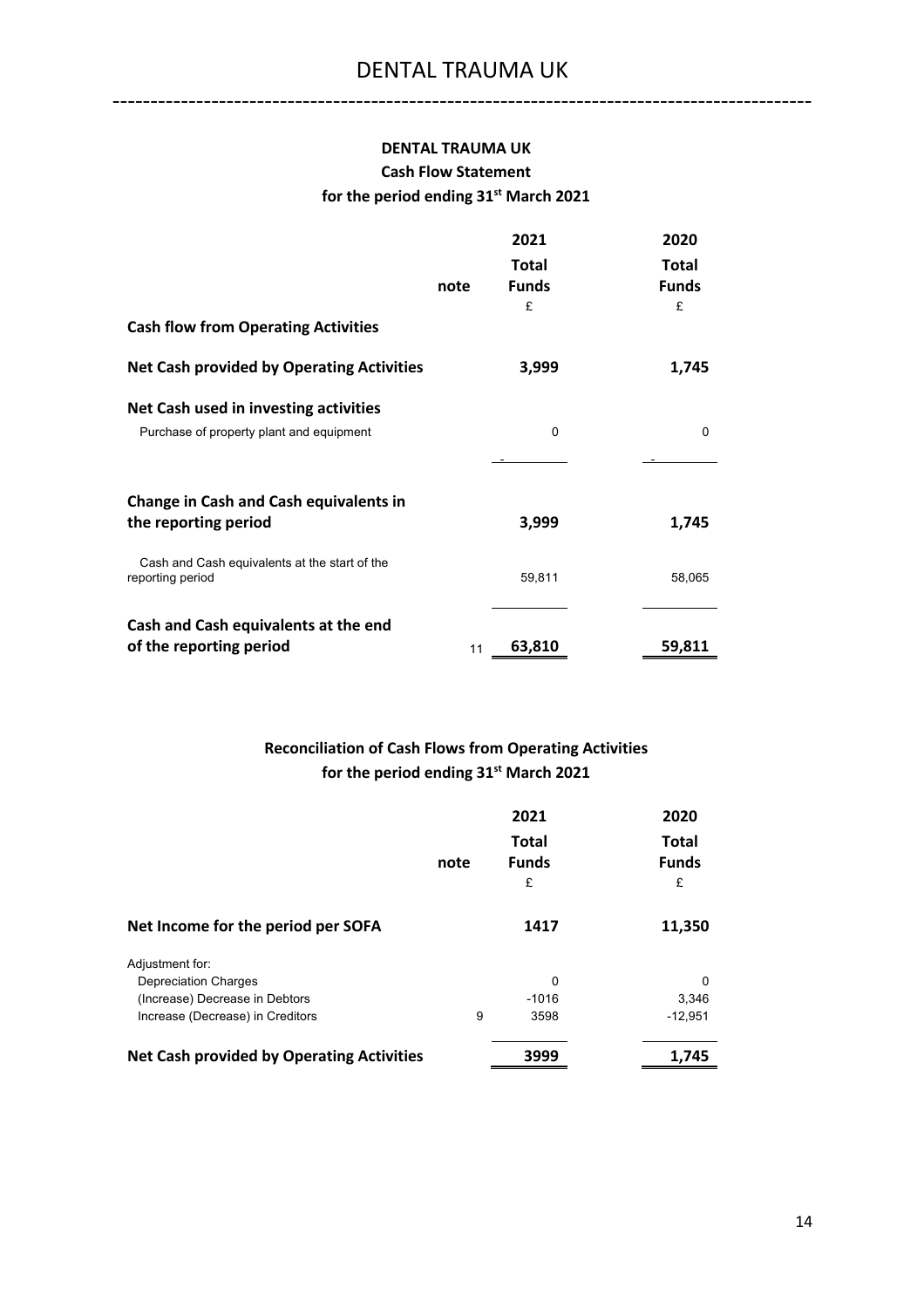# **Notes to the accounts**

## **1. Accounting Policies**

#### (a) Basis of preparation and assessment of going concern

The financial statements have been prepared under the historical cost convention with items recognised at cost or transaction value unless otherwise stated in the relevant note(s) to these accounts. The financial statements have been prepared in accordance with the Statement of Recommended Practice: Accounting and Reporting by Charities preparing their accounts in accordance with the Financial Reporting Standard applicable in the UK and Republic of Ireland (Charities SORP (FRS102) - effective 1 January 2015), the Financial Reporting Standard applicable in the UK and Republic of Ireland (FRS102) and the Charities Act 2011.

The Charity constitutes a public benefit entity as defined by FRS 102.

There are no significant areas of valuation, adjustment or assumption impacted by Coivd-19 that affect items in the current year accounts. With respect to the reporting period, 2021/22, it is not anticipated that there will be any significant areas of uncertainty that affect the carrying value of assets held by the Charity. Therefore, the Trustees consider there to be no material uncertainties about the Charity's ability to continue as a going concern as a result of the pandemic. This is a reflection of the level of reserves, which are considered adequate despite the likelihood of reduced income in the financial year 2021/22 because of the pandemic.

#### (b) Funds structure

The Charity has had both unrestricted and restricted funds (now £0) arising from donations.

Unrestricted income funds comprise those funds which the trustees are free to use for any purpose in furtherance of the charitable objectives.

#### (c) Income recognition

All income is recognised once the charity has entitlement to the income, it is probable that the income will be received and the amount of income receivable can be measured reliably.

Donations are recognised when the charity has received the funds, or has had the benefit of the service or facility.

Donated services and facilities are shown within incoming resources (and at the same time in resources expended) at the estimated value to DTUK of the service or facility received. Where possible, this estimate is provided by the donor. Where it is not possible to make a reasonable estimate of the value of donated services or facilities, the donation is noted in the Trustees Report.

In accordance with the Charities SORP 2015 (FRS 102) no amounts have been included in these financial statements to reflect the value of services provided free of charge to DTUK by volunteers. Volunteers provide membership and conference administration.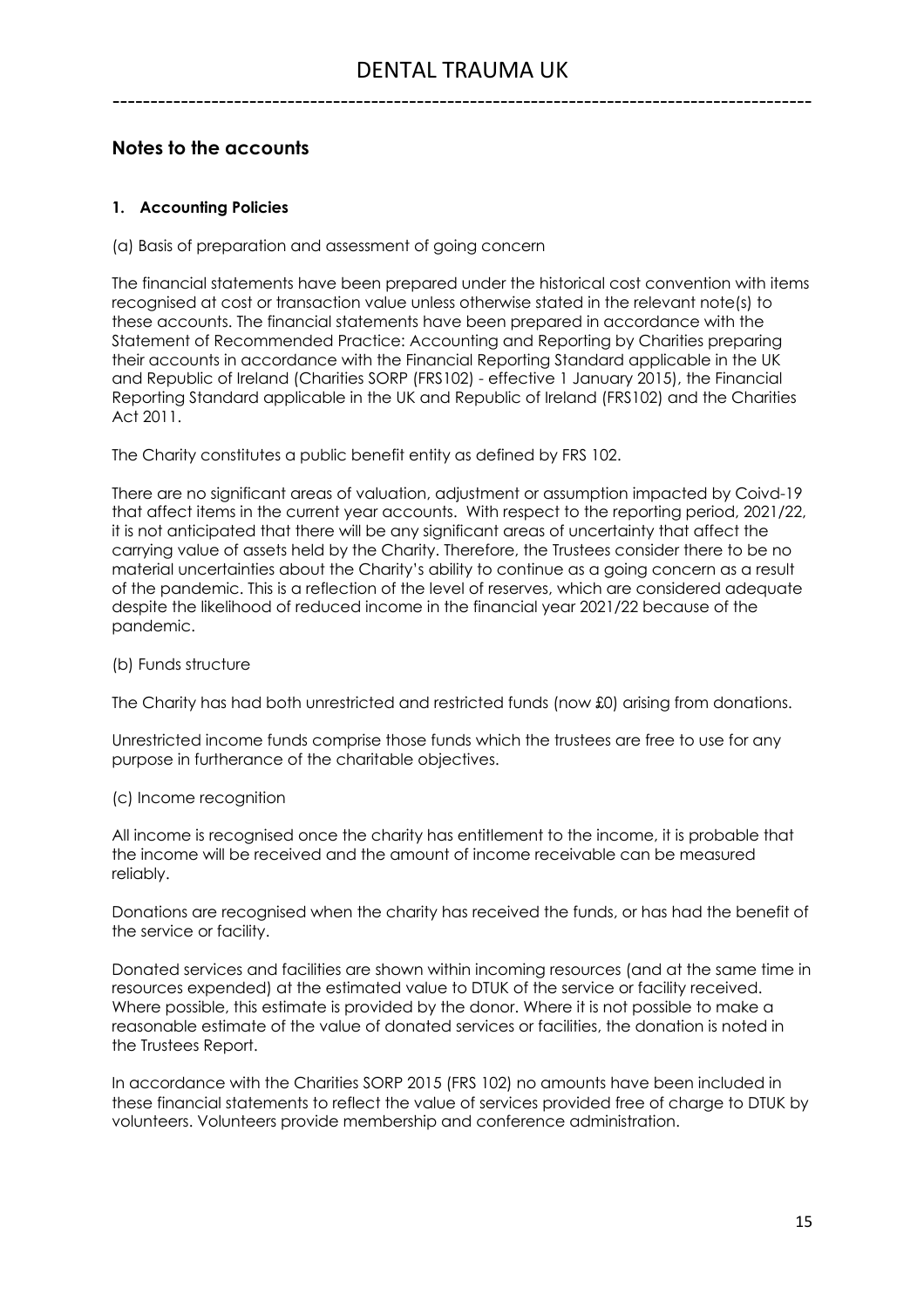### (d) Expenditure recognition

Liabilities are recognised as expenditure as soon as there is a legal or constructive obligation committing the charity to that expenditure, it is probable that settlement will be required and the amount of the obligation can be measured reliably.

All expenditure is accounted for on an accruals basis. All expenses including governance costs are allocated or apportioned to the applicable expenditure headings.

#### (e) Fixed Assets

Fixed assets are depreciated on a straight line basis over their useful lives, with half a year's depreciation charged in the year in which they are brought into use.

The website had an estimated life of three years, now expired.

(f) Irrecoverable VAT

Irrecoverable VAT is charged against the expenditure heading for which it was incurred.

#### **2. Related Party Transactions and Trustees' Expenses and Remuneration**

There were no related party transactions.

The trustees all give their time and expertise freely without any form of remuneration or other benefit in cash or kind. During the year to 31st March 2021 no expenses were reimbursed to the trustees (2019/20 £369).

#### **3. Donations and Legacies**

All Unrestricted - £6,837 (2019/20 £14,165)

Donations and legacies were from membership subscriptions, £4,802 and donations of £35. Membership income is significantly reduced from the previous year as the subscription was waived when the impact of the pandemic became evident and there were fewer members. In addition, King's College NHS Trust provided office services on a pro bono basis and the Independent Examiner worked pro bono. Estimated amounts of £1,250 and £750 have been included in line with the accounting policy on Donated Services and Facilities. See also Note 4 and 7.

(2019/20 £11,902 membership subscriptions, £263 donation and £2,000 pro bono services)

### **4. Other Trading Activities (conferences)**

There was no conference in May 2020 (2019/20 income £18,070). An advance payment for the 2020 conference of £8,000, shown as deferred income, will be resolved in 2021.

Conference and membership costs of £2,625 were the cost of competition prizes, paid administrative support and the estimated cost of office services, provided on a pro bono basis by King's College NHS Trust, in line with the Accounting policy for Donated Services and Facilities. (2019/20 £15,276 including the cost of running the conference)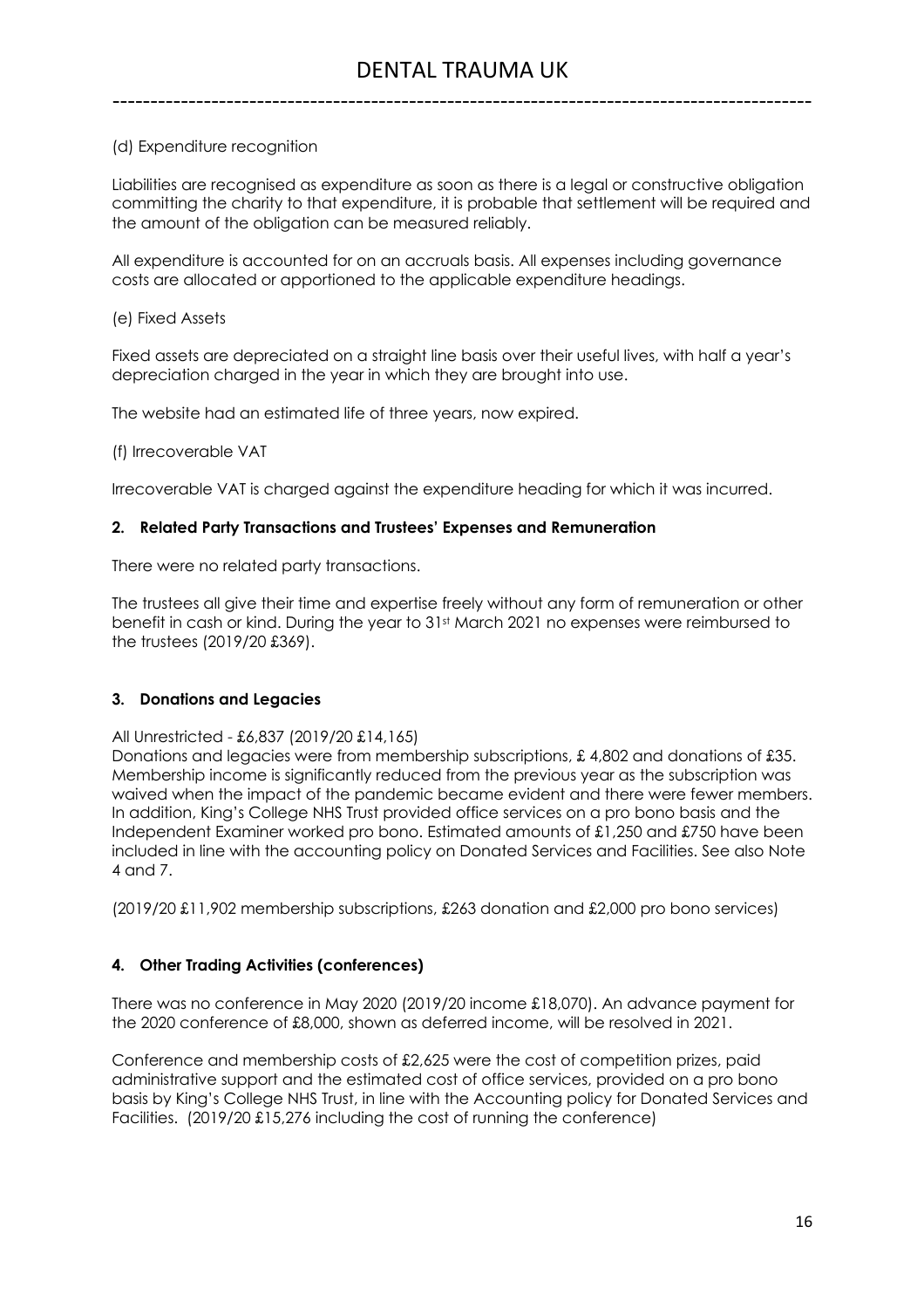## **5. Bank Charges**

Bank charges relate to the fees charged by Worldpay for processing online membership and conference applications.

#### **6. Fixed assets and depreciation**

|                           | Total assets |
|---------------------------|--------------|
|                           |              |
| Opening balance 31.3.2020 |              |
| Add purchases             |              |
| Less, depreciation        |              |
| Balance 31.3.2021         |              |

#### **7. Governance and support costs**

Governance and support costs of £2,520 (2019/20 £5,077) include legal advice and website costs. Website hosting, email names and an upgrade of the website cost a total of £1,770 (2019/20 £4,086).

Included with governance costs is £750 relating to the independent examination of the Accounts provided on a pro bono basis (2019/20 £750).

#### **8. Analysis of current assets**

Prepayments of £2,214 relate mainly to payments in advance for the website domain and hosting costs, a document sharing system and webinar facilities for the online lecture series in 2021 which replaced the conference (2019/20 £1,198).

#### **9. Analysis of current liabilities**

|                             | 31.3.2020 |       | 31.3.2021 |       |
|-----------------------------|-----------|-------|-----------|-------|
|                             | Number    | £     | Number    | £     |
| Membership subscriptions    | 65        | 2,075 | 53        | 1,503 |
| paid in advance             |           |       |           |       |
| Conference fees paid in     | 30        | 4,110 |           |       |
| advance                     |           |       |           |       |
| Unbilled Website costs      |           |       |           |       |
| <b>Unbilled Admin costs</b> |           |       |           | 280   |
| <b>Total Accruals</b>       |           | 6,185 |           | 1,783 |
| Deferred Income             |           |       |           | 8,000 |
| <b>Current Liabilities</b>  |           | 6,185 |           | 9,783 |
| Movement in Creditors       |           |       |           | 3,598 |

The membership year is from 1st April to 31st March. For new members joining between 1st January and 31st March 2021, membership extends to 31st March 2022 and a pro rata sum is allocated for the income in each year.

The £8,000 deferred income is for 2020 conference fees, paid before it was cancelled, which will be resolved in 2021. Other conference fees paid in advance in 2019/20 (and an amount of £120 rolled over from the previous year) were refunded in 2020/21.